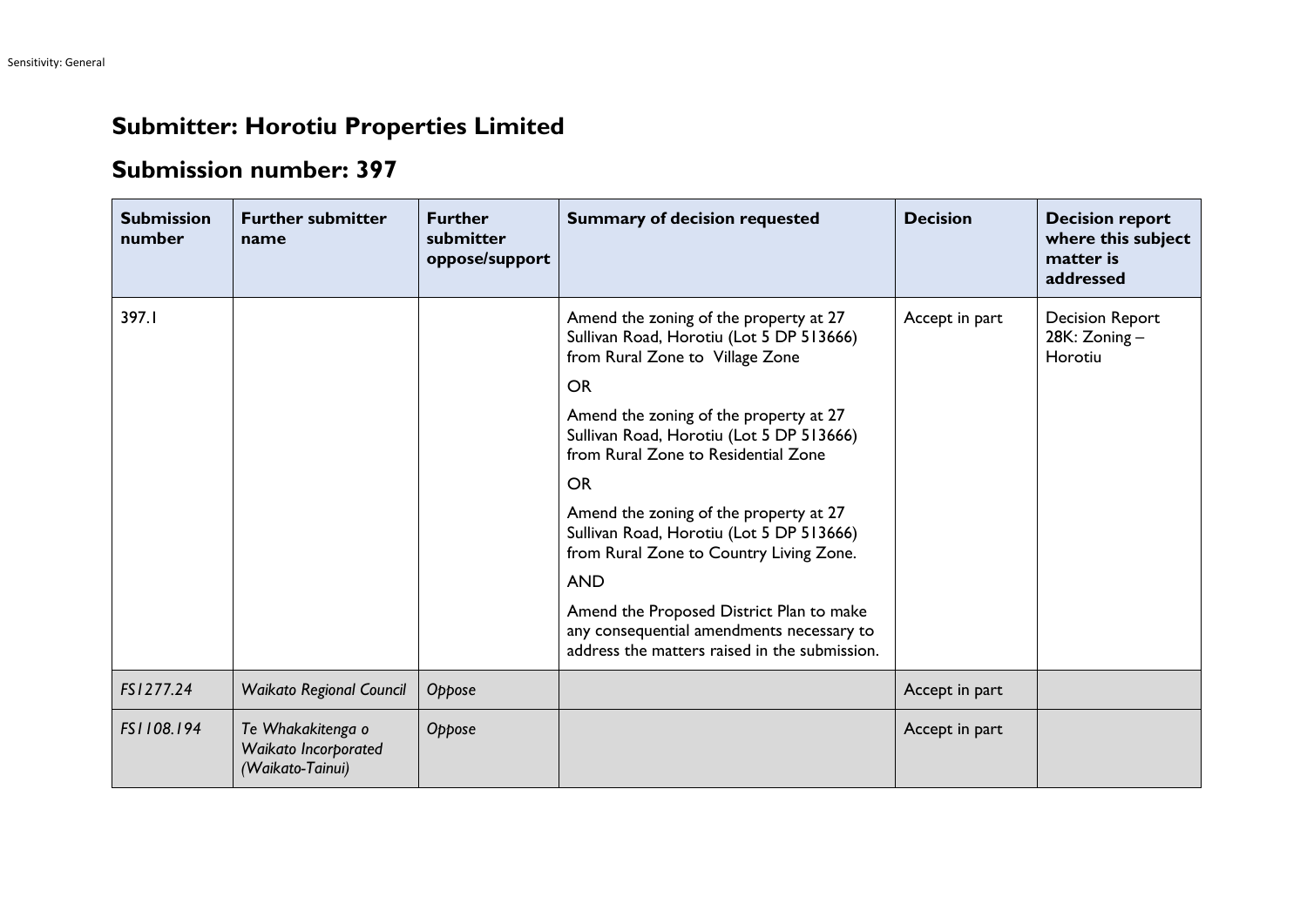| <b>Submission</b><br>number | <b>Further submitter</b><br>name       | <b>Further</b><br>submitter<br>oppose/support | <b>Summary of decision requested</b>                                                                                                                                                                                                                                                                                                                | <b>Decision</b> | <b>Decision report</b><br>where this subject<br>matter is<br>addressed |
|-----------------------------|----------------------------------------|-----------------------------------------------|-----------------------------------------------------------------------------------------------------------------------------------------------------------------------------------------------------------------------------------------------------------------------------------------------------------------------------------------------------|-----------------|------------------------------------------------------------------------|
| FS1139.145                  | Turangawaewae Trust<br><b>Board</b>    | Oppose                                        |                                                                                                                                                                                                                                                                                                                                                     | Accept in part  |                                                                        |
| FS1202.110                  | <b>New Zealand Transport</b><br>Agency | Oppose                                        |                                                                                                                                                                                                                                                                                                                                                     | Accept in part  |                                                                        |
| FS1379.114                  | <b>Hamilton City Council</b>           | Oppose                                        |                                                                                                                                                                                                                                                                                                                                                     | Accept in part  |                                                                        |
| FS1388.131                  | Mercury NZ Limited                     | Oppose                                        |                                                                                                                                                                                                                                                                                                                                                     | Accept in part  |                                                                        |
| 397.2                       |                                        |                                               | Amend Policy 4.1.5 (c) Density, as follows: (c)<br>Achieve a minimum density of 8-10<br>households per hectare in the Village Zone<br>where public reticulated services can be<br>provided.<br><b>AND</b><br>Amend the Proposed District Plan to make<br>any consequential amendments necessary to<br>address the matters raised in the submission. | Reject          | Decision Report 5:<br><b>Strategic Directions</b>                      |
| FS1091.9                    | GD Jones                               | Support                                       |                                                                                                                                                                                                                                                                                                                                                     | Reject          |                                                                        |
| FS1388.132                  | Mercury NZ Limited                     | Oppose                                        |                                                                                                                                                                                                                                                                                                                                                     | Accept          |                                                                        |
| 397.3                       |                                        |                                               | Amend Policy 4.3.3 Future Development -<br>Tuakau and Te Kowhai, as follows: 4.3.3<br>Policy - Future Development- Tuakau and Te<br>Kowhai Village Zone.                                                                                                                                                                                            | Accept in part  | Decision Report 17:<br>Village Zone                                    |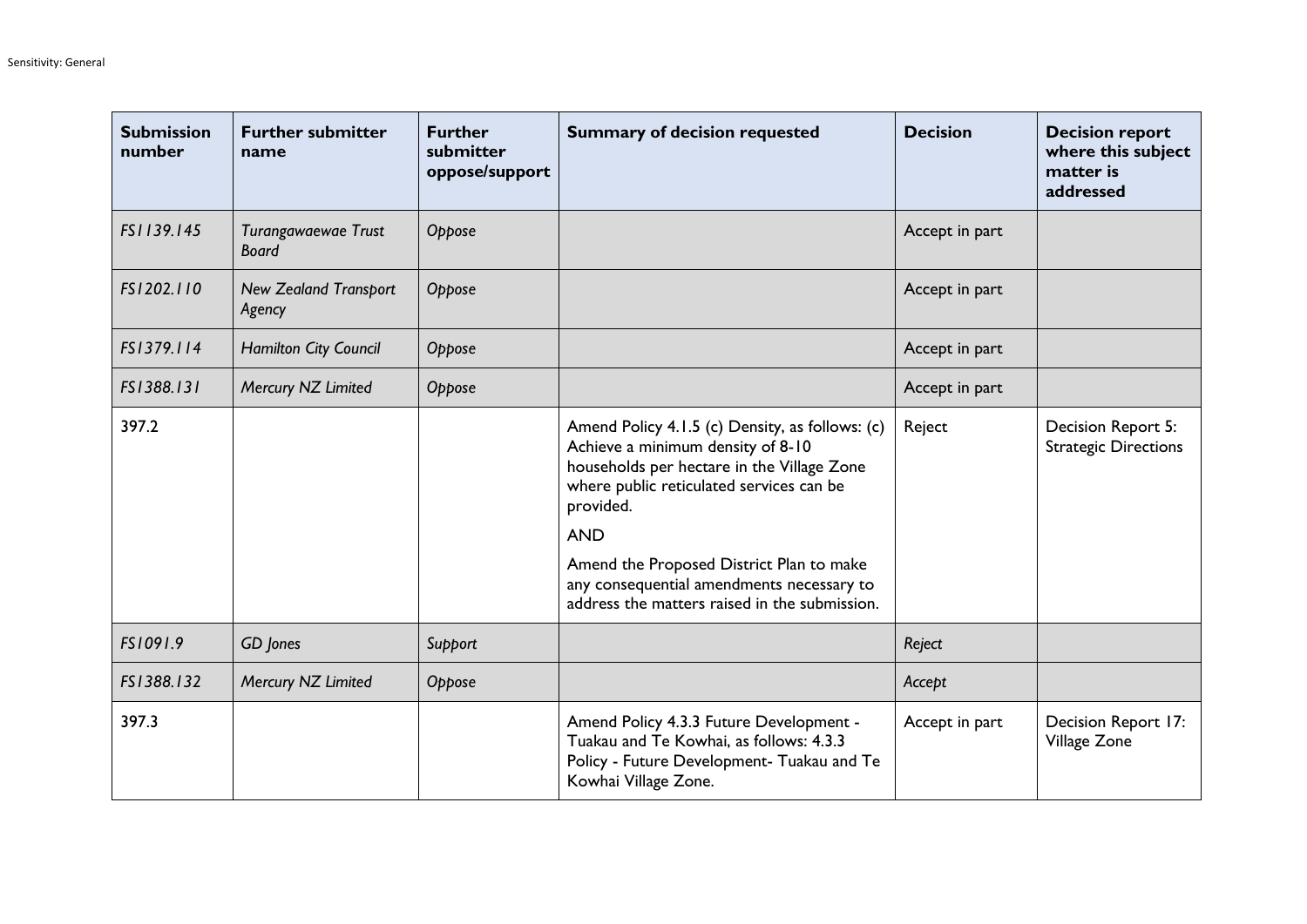| <b>Submission</b><br>number | <b>Further submitter</b><br>name | <b>Further</b><br>submitter<br>oppose/support | <b>Summary of decision requested</b>                                                                                                                                                                                                                                                                                                                                                                                                                                                                                                                                                                                                                                                             | <b>Decision</b> | <b>Decision report</b><br>where this subject<br>matter is<br>addressed |
|-----------------------------|----------------------------------|-----------------------------------------------|--------------------------------------------------------------------------------------------------------------------------------------------------------------------------------------------------------------------------------------------------------------------------------------------------------------------------------------------------------------------------------------------------------------------------------------------------------------------------------------------------------------------------------------------------------------------------------------------------------------------------------------------------------------------------------------------------|-----------------|------------------------------------------------------------------------|
|                             |                                  |                                               | <b>AND</b>                                                                                                                                                                                                                                                                                                                                                                                                                                                                                                                                                                                                                                                                                       |                 |                                                                        |
|                             |                                  |                                               | Amend the Proposed District Plan to make<br>any consequential amendments necessary to<br>address the matters raised in the submission.                                                                                                                                                                                                                                                                                                                                                                                                                                                                                                                                                           |                 |                                                                        |
| 397.4                       |                                  |                                               | Amend Rule 14.3.1.8 relating to P12 Service<br>connections for subdivision, as follows: (2)<br>Rule 14.3.1.8 (I)(a) does not apply to any<br>allotment that is serviced by a site-contained<br>wastewater system in accordance with Rule<br>14.11.1.3; and Rule 14.3.1.8(I)(b) does not<br>apply where reticulated water supply is<br>unavailable. (3) Within all zones, except the<br>Rural, Village and Country Living Zones, the<br>water supply required under Rule<br>14.3.1.8(I)b) must be adequate for fire fighting<br>purposes.<br><b>AND</b><br>Amend the Proposed District Plan to make<br>any consequential amendments necessary to<br>address the matters raised in the submission. | Reject          | Decision Report 13:<br>Infrastructure                                  |
| 397.5                       |                                  |                                               | Retain Rule 14.11.1.3 (a)(ii) relating to P3<br>Wastewater servicing for new development<br>or subdivision, as notified.                                                                                                                                                                                                                                                                                                                                                                                                                                                                                                                                                                         | Accept          | Decision Report 13:<br>Infrastructure                                  |
| FS1176.60                   | <b>Watercare Services Ltd</b>    | Support                                       |                                                                                                                                                                                                                                                                                                                                                                                                                                                                                                                                                                                                                                                                                                  | Accept          |                                                                        |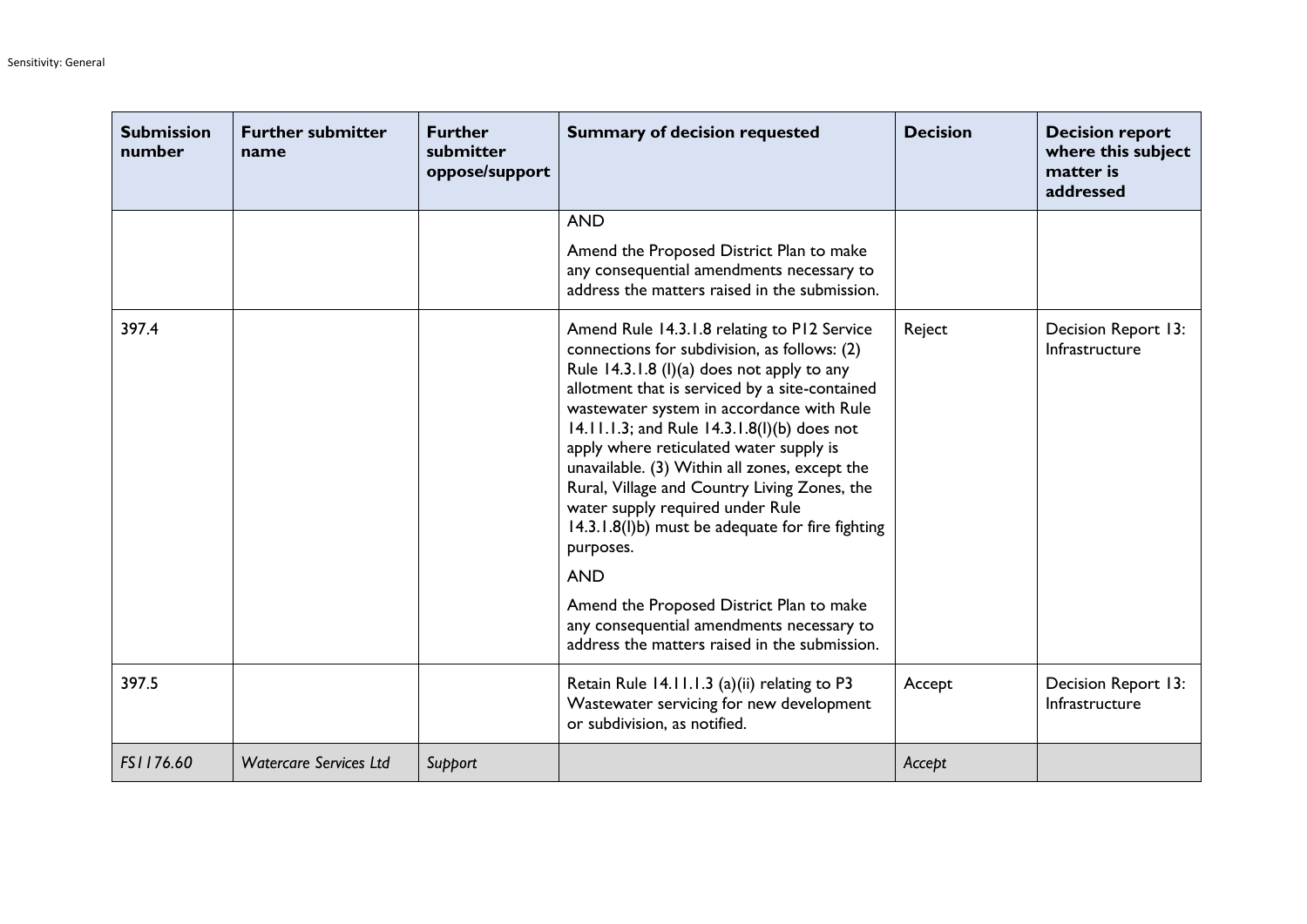| <b>Submission</b><br>number | <b>Further submitter</b><br>name | <b>Further</b><br>submitter<br>oppose/support | <b>Summary of decision requested</b>                                                                                                                                                                                                                                                             | <b>Decision</b> | <b>Decision report</b><br>where this subject<br>matter is<br>addressed |
|-----------------------------|----------------------------------|-----------------------------------------------|--------------------------------------------------------------------------------------------------------------------------------------------------------------------------------------------------------------------------------------------------------------------------------------------------|-----------------|------------------------------------------------------------------------|
| 397.6                       |                                  |                                               | Amend Table 14.12.5.14 Access and road<br>conditions (Residential, Village, Business,<br>Business Town Centre and Industrial Zones),<br>by amending the minimum access width for<br>the Village and Residential Zones as follows:<br>5 to 8 lots = 4.5m<br>$1$ to 4 lots = $3.6$ m<br><b>AND</b> | Reject          | Decision Report 13:<br>Infrastructure                                  |
|                             |                                  |                                               | Amend carriageway and pavement widths as a<br>consequential amendment.                                                                                                                                                                                                                           |                 |                                                                        |
|                             |                                  |                                               | <b>AND</b><br>Amend the Proposed District Plan to make<br>any consequential amendments necessary to<br>address the matters raised in the submission.                                                                                                                                             |                 |                                                                        |
| FS1091.10                   | GD Jones                         | Support                                       |                                                                                                                                                                                                                                                                                                  | Reject          |                                                                        |
| FS1388.133                  | Mercury NZ Limited               | Oppose                                        |                                                                                                                                                                                                                                                                                                  | Accept          |                                                                        |
| 397.7                       |                                  |                                               | Delete Rule 24.2.4.1 P1 (a)(i) Earthworks -<br>General. AND Amend the Proposed District<br>Plan to make any consequential amendments<br>necessary to address the matters raised in<br>the submission.                                                                                            | Reject          | Decision Report 17:<br>Village Zone                                    |
| 397.8                       |                                  |                                               | Delete Rule 24.2.4.1 P3 (a)(iv) Earthworks -<br>General. AND Amend the Proposed District<br>Plan to make any consequential amendments                                                                                                                                                            | Reject          | Decision Report 17:<br>Village Zone                                    |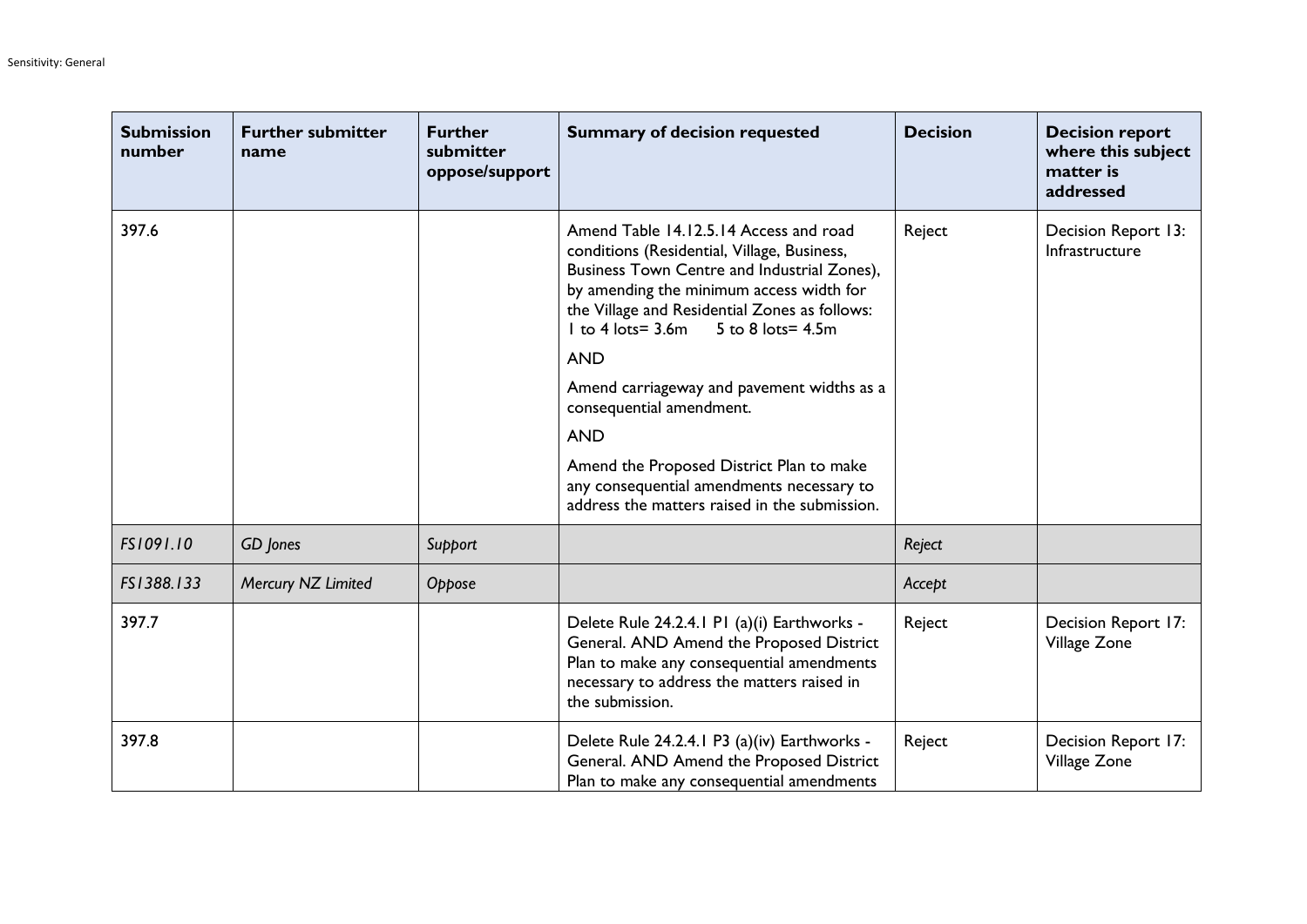| <b>Submission</b><br>number | <b>Further submitter</b><br>name | <b>Further</b><br>submitter<br>oppose/support | <b>Summary of decision requested</b>                                                                                                                                                                                                                                                                                                                                                                                                                                                    | <b>Decision</b> | <b>Decision report</b><br>where this subject<br>matter is<br>addressed |
|-----------------------------|----------------------------------|-----------------------------------------------|-----------------------------------------------------------------------------------------------------------------------------------------------------------------------------------------------------------------------------------------------------------------------------------------------------------------------------------------------------------------------------------------------------------------------------------------------------------------------------------------|-----------------|------------------------------------------------------------------------|
|                             |                                  |                                               | necessary to address the matters raised in<br>the submission.                                                                                                                                                                                                                                                                                                                                                                                                                           |                 |                                                                        |
| 397.9                       |                                  |                                               | Amend Rule 24.3.5 Building coverage, as<br>follows: PI On a lot connected to public<br>reticulated waste water and a water supply,<br>the total building coverage must not exceed<br>40%. P2 On a lot connected to public<br>reticulated waste water and a water supply,<br>the total building coverage must not exceed<br>20%.<br><b>AND</b><br>Amend the Proposed District Plan to make<br>any consequential amendments necessary to<br>address the matters raised in the submission. | Reject          | Decision Report 17:<br>Village Zone                                    |
| FS1091.11                   | GD Jones                         | Support                                       |                                                                                                                                                                                                                                                                                                                                                                                                                                                                                         | Reject          |                                                                        |
| FS1388.134                  | Mercury NZ Limited               | Oppose                                        |                                                                                                                                                                                                                                                                                                                                                                                                                                                                                         | Accept          |                                                                        |
| 397.10                      |                                  |                                               | Amend Rule 24.4.10 RD1 Subdivision -<br>Building Platform, as follows: (a) Every<br>proposed lot, other than a new lot specifically<br>for access, utility allotment & access<br>allotment an access allotment, utility<br>allotment or reserve allotment, must be<br>capable of containing a building platform.<br><b>AND</b>                                                                                                                                                          | Accept          | Decision Report 17:<br>Village Zone                                    |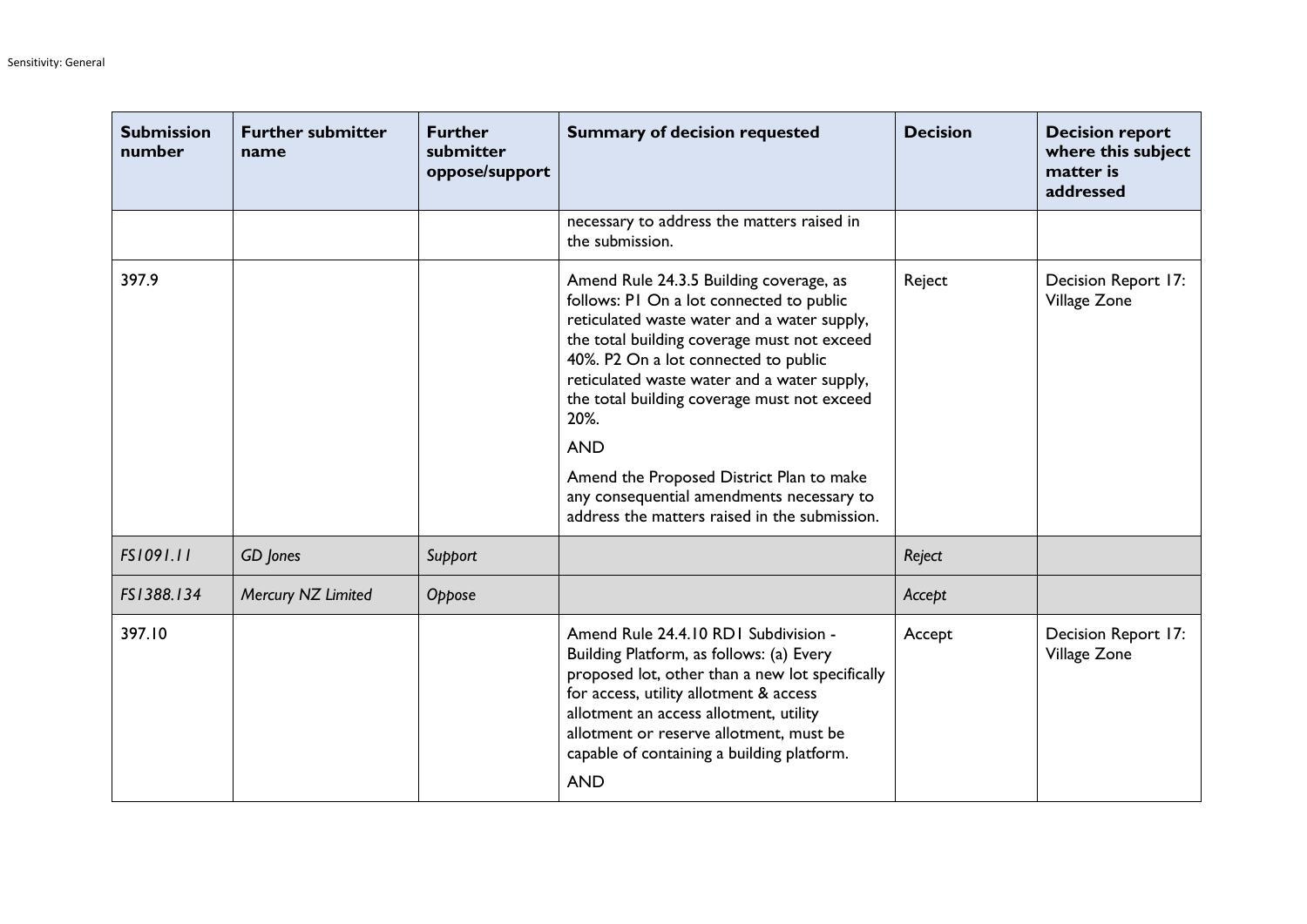| <b>Submission</b><br>number | <b>Further submitter</b><br>name | <b>Further</b><br>submitter<br>oppose/support | <b>Summary of decision requested</b>                                                                                                                                                                                                                                                                                                                                                                                                                                                                                    | <b>Decision</b> | <b>Decision report</b><br>where this subject<br>matter is<br>addressed |
|-----------------------------|----------------------------------|-----------------------------------------------|-------------------------------------------------------------------------------------------------------------------------------------------------------------------------------------------------------------------------------------------------------------------------------------------------------------------------------------------------------------------------------------------------------------------------------------------------------------------------------------------------------------------------|-----------------|------------------------------------------------------------------------|
|                             |                                  |                                               | Amend the Proposed District Plan to make<br>any consequential amendments necessary to<br>address the matters raised in the submission.                                                                                                                                                                                                                                                                                                                                                                                  |                 |                                                                        |
| 397.11                      |                                  |                                               | Amend the Proposed District Plan to make<br>any consequential amendments necessary to<br>address the matters raised in the submission.                                                                                                                                                                                                                                                                                                                                                                                  | Accept in part  | various decision<br>reports                                            |
| 397.12                      |                                  |                                               | Delete Rule 24.3.6.1 P3 Building Setbacks -<br>All boundaries.<br><b>AND</b><br>Amend the Proposed District Plan to make<br>any consequential amendments necessary to<br>address the matters raised in the submission.                                                                                                                                                                                                                                                                                                  | Reject          | Decision Report 17:<br>Village Zone                                    |
| 397.13                      |                                  |                                               | Amend Rule 24.3.6.3 PI (a) Building setback -<br>Waterbodies, as follows: PI (a) A building<br>must be setback a minimum of 30m: (i) From<br>the margin of any: A. Lake with a bed area<br>of 8ha or more B. Wetland with an area<br>greater than Iha; and C. River bank other<br>than the Waikato River and Waipa River<br>whose bed has an average width 3m or more.<br>AND Amend the Proposed District Plan to<br>make any consequential amendments<br>necessary to address the matters raised in<br>the submission. | Reject          | Decision Report 17:<br>Village Zone                                    |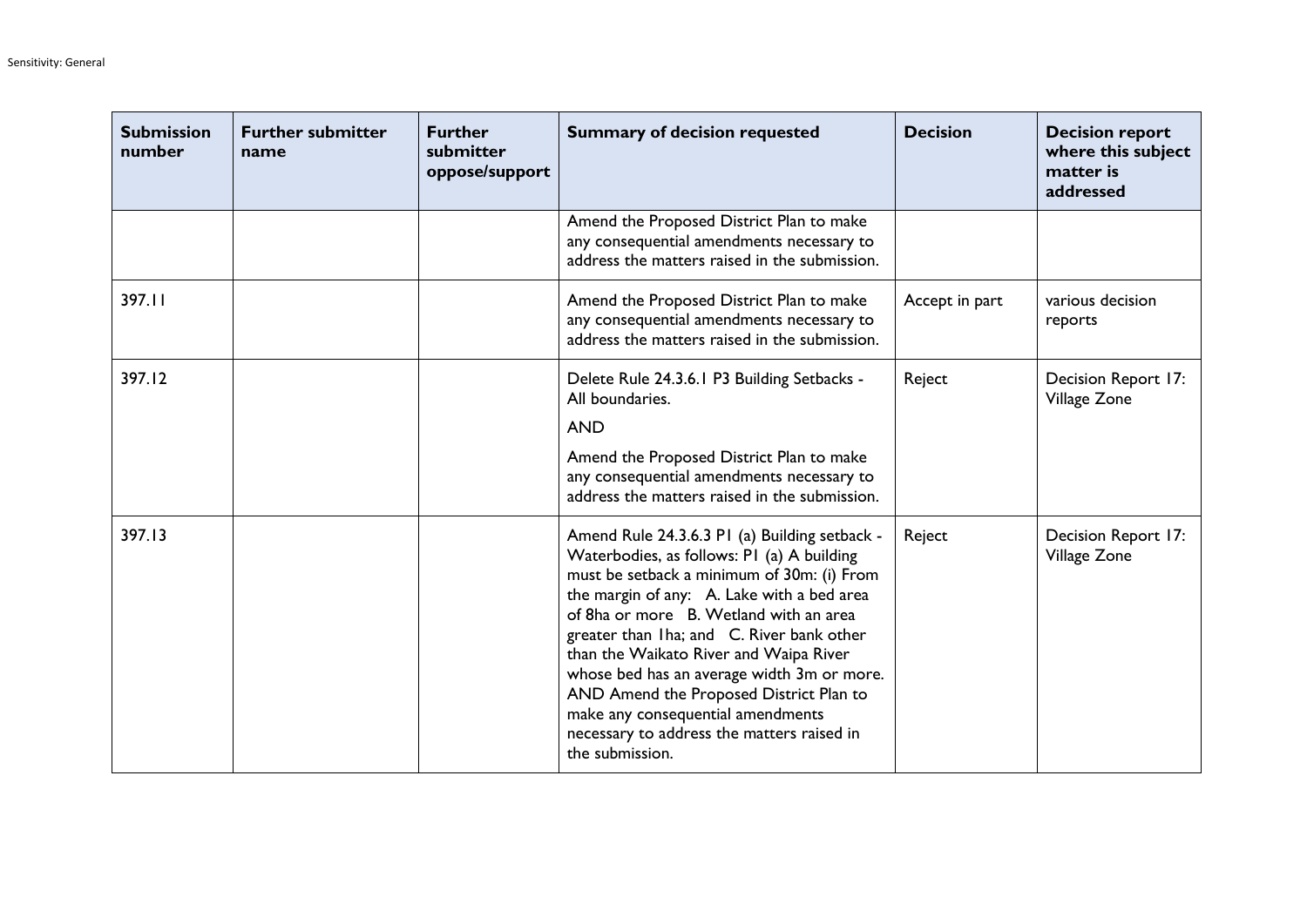| <b>Submission</b><br>number | <b>Further submitter</b><br>name | <b>Further</b><br>submitter<br>oppose/support | <b>Summary of decision requested</b>                                                                                                                                                                                                                                                                             | <b>Decision</b> | <b>Decision report</b><br>where this subject<br>matter is<br>addressed |
|-----------------------------|----------------------------------|-----------------------------------------------|------------------------------------------------------------------------------------------------------------------------------------------------------------------------------------------------------------------------------------------------------------------------------------------------------------------|-----------------|------------------------------------------------------------------------|
| FS1388.135                  | Mercury NZ Limited               | Oppose                                        |                                                                                                                                                                                                                                                                                                                  | Accept          |                                                                        |
| 397.14                      |                                  |                                               | Amend Rule 24.4.2 Subdivision - Te Kowhai<br>and Tuakau, as follows: Rule 24.4.2<br>Subdivision- Te Kowhai and Tuakau Village<br>Zone<br><b>AND</b>                                                                                                                                                              | Accept in part  | Decision Report 17:<br>Village Zone                                    |
|                             |                                  |                                               | Amend Rule 24.4.2 RDI Subdivision - Te<br>Kowhai and Tuakau, as follows: Rule 24.4.2<br>RDI Subdivision - Te Kowhai and Tuakau<br>Village Zone AND Amend Rule 24.4.2 RD2<br>Subdivision - Te Kowhai and Tuakau, as<br>follows: Rule 24.4.2 RD2 D2 Subdivision Te<br>Kowhai and Tuakau Village Zone<br><b>AND</b> |                 |                                                                        |
|                             |                                  |                                               | Amend the Proposed District Plan to make<br>any consequential amendments necessary to<br>address the matters raised in the submission.                                                                                                                                                                           |                 |                                                                        |
| 397.15                      |                                  |                                               | Amend Rule 24.4.4 C2 Subdivision -<br>Amendments to cross lease and flats plans<br>and conversions, as follows: (a) Amendment<br>or update to a cross lease flats plan including<br>additions or alterations to any buildings and<br>any areas for exclusive by an owner or<br>owners.<br><b>AND</b>             | Reject          | Decision Report 17:<br>Village Zone                                    |